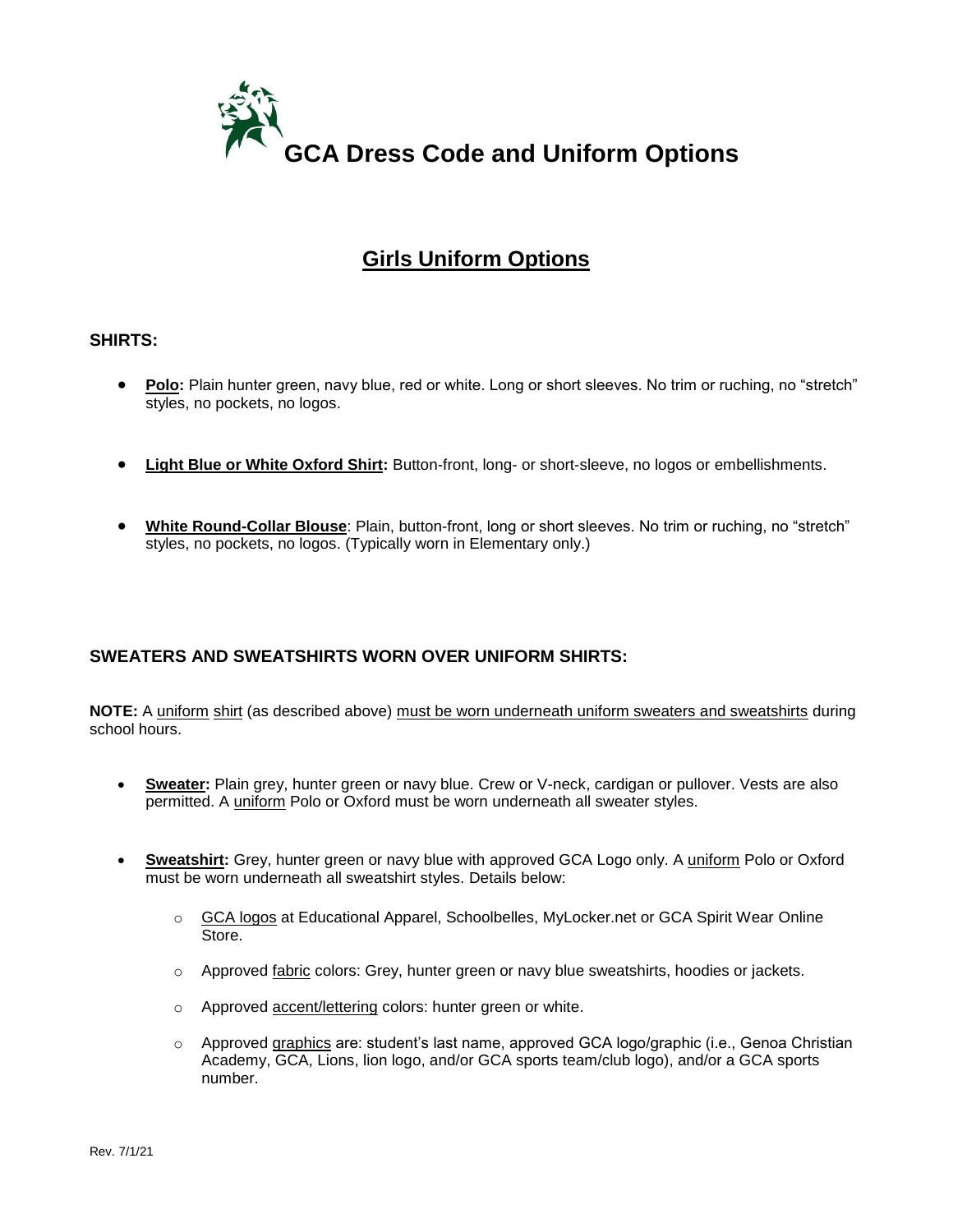## **GIRLS PANTS AND SKIRTS:**

- **Skirts**: Plaid #81, khaki or navy blue. No shorter than two inches above knees. Two styles:
	- o 4-pleat skirt with elastic back.
	- o Pleated with side zipper.
- **Shorts:** Khaki or navy blue, pleated- or flat-front, no cargo pockets. No shorter than two inches above knees. (Khaki is preferred in Upper Academy.)
- **Pants**: Khaki or navy blue, pleated- or flat-front, no "skinny/pencil" or "stretch" styles, no "jogger" styles, no cargo pockets. (Khaki is preferred in Upper Academy.)

## **FOR K-5 th GRADE GIRLS ONLY:**

- **Jumper:** GCA Plaid #81, khaki or navy blue drop-waist jumper with pleated skirt (GCA plaid available **only** at Educational Apparel, Schoolbelles and School Closet.)
- **Polo Dress:** Plain hunter green, navy blue or red. Long or short sleeves. No trim, ruching, pockets or logos. Must be knee length.
- **Skort:** GCA Plaid #81, khaki or navy blue. (Scooters are **not** permitted.)

## **Supplemental Uniform Item Requirements for Girls**

- **Tights/Leggings**—solid color worn under a skirt of approved length that coordinates with uniform colors.
- **Socks**—coordinate with uniform colors.
- **Undergarments**—proper undergarments must be worn at all times and must not be visible. Visible undershirts worn beneath uniform shirts must be white with no logos, pictures or words.
- **Hair Accessories**—must be appropriate for school attire.
- **Jewelry**—Earrings are the only pierced jewelry permitted. All jewelry must be inoffensive to the Christian faith. Excessive or inappropriate jewelry will be addressed individually.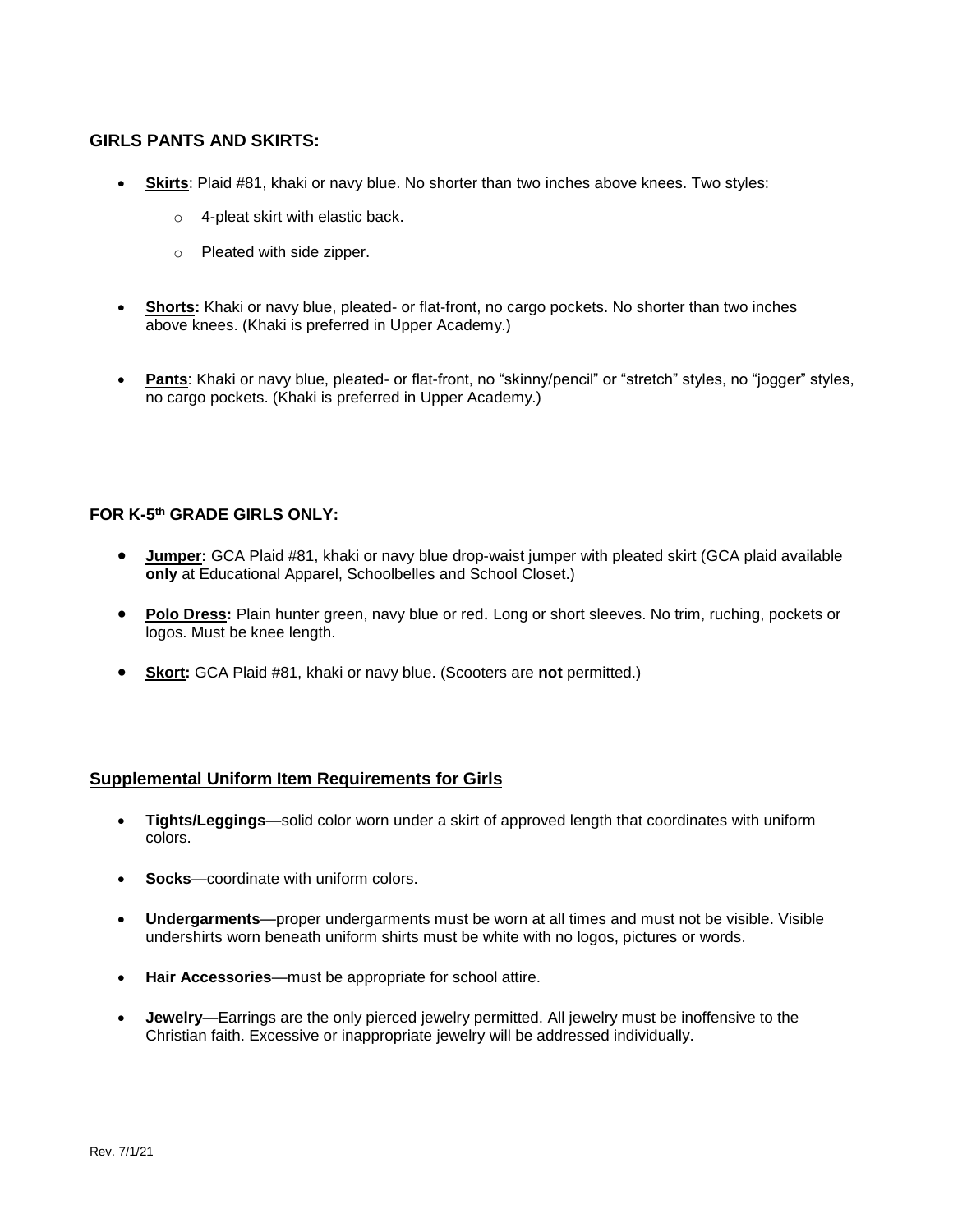# **GCA Boys Uniform Options**

# **SHIRTS:**

**Polo:** Plain hunter green, navy blue, red or white. Long or short sleeves. No trim, "stretch" style, pockets, logos.

**Light Blue or White Oxford Shirt:** Button-front, long- or short-sleeve, no logos or embellishments.

# **SWEATERS AND SWEATSHIRTS WORN OVER UNIFORM SHIRTS:**

**NOTE:** A uniform shirt (as described above) must be worn underneath uniform sweaters and sweatshirts during school hours.

- **Sweater:** Plain grey, hunter green or navy blue. Crew or V-neck, cardigan or pullover. Vests are permitted. A uniform Polo or Oxford must be worn underneath all sweater styles.
- **Sweatshirt:** Grey, hunter green or navy blue with approved GCA Logo only. . A uniform Polo or Oxford must be worn underneath all sweatshirt styles. Details below:
	- GCA logos at Educational Apparel, Schoolbelles, MyLocker.net or GCA Spirit Wear sales.
	- Approved fabric colors: Grey, hunter green or navy blue sweatshirts, hoodies or jackets.
	- Approved accent/lettering colors: hunter green or white.
	- Approved graphics are: student's last name, approved GCA logo/graphic (i.e., Genoa Christian Academy, GCA, Lions, lion logo, and/or GCA sports team/club logo), and/or a GCA sports number.

## **PANTS:**

- **Shorts:** Khaki or navy blue, pleated- or flat-front, no cargo pockets. No shorter than two inches above knees. (Khaki is the most common preference among students in Upper Academy.)
- **Pants**: Khaki or navy blue, pleated- or flat-front, no "skinny/pencil" or "stretch" styles, no "jogger" styles, no cargo pockets. (Khaki is the most common preference among students in Upper Academy.)

## **Supplemental Uniform Item Requirements for Boys:**

- **Belts**—a coordinating color that is worn with pants and shorts at all times for grades 6<sup>th</sup>–12<sup>th</sup>.
- **Socks**—a solid color that coordinates with uniform colors must be worn at all times.
- **Undergarments**—proper undergarments must be worn at all times. Undershirts worn beneath uniform shirts must be white without words, pictures or logos.
- **Jewelry—**No earring or other pierced jewelry is permitted. All jewelry must be inoffensive to the Christian faith.
- **Hair—**Must be clean and well groomed. Hair length must be cut and styled so that the hair does not fall below the eyebrows or below the bottom of the ears on the sides and below the bottom of the collar length in the back. Extreme hairstyles will be addressed on an individual basis.
- **Facial Hair**—Must be clean-shaven and/or neatly trimmed at all times. Sideburns may not extend below the bottom of the ear. No extreme styles of facial hair are permitted.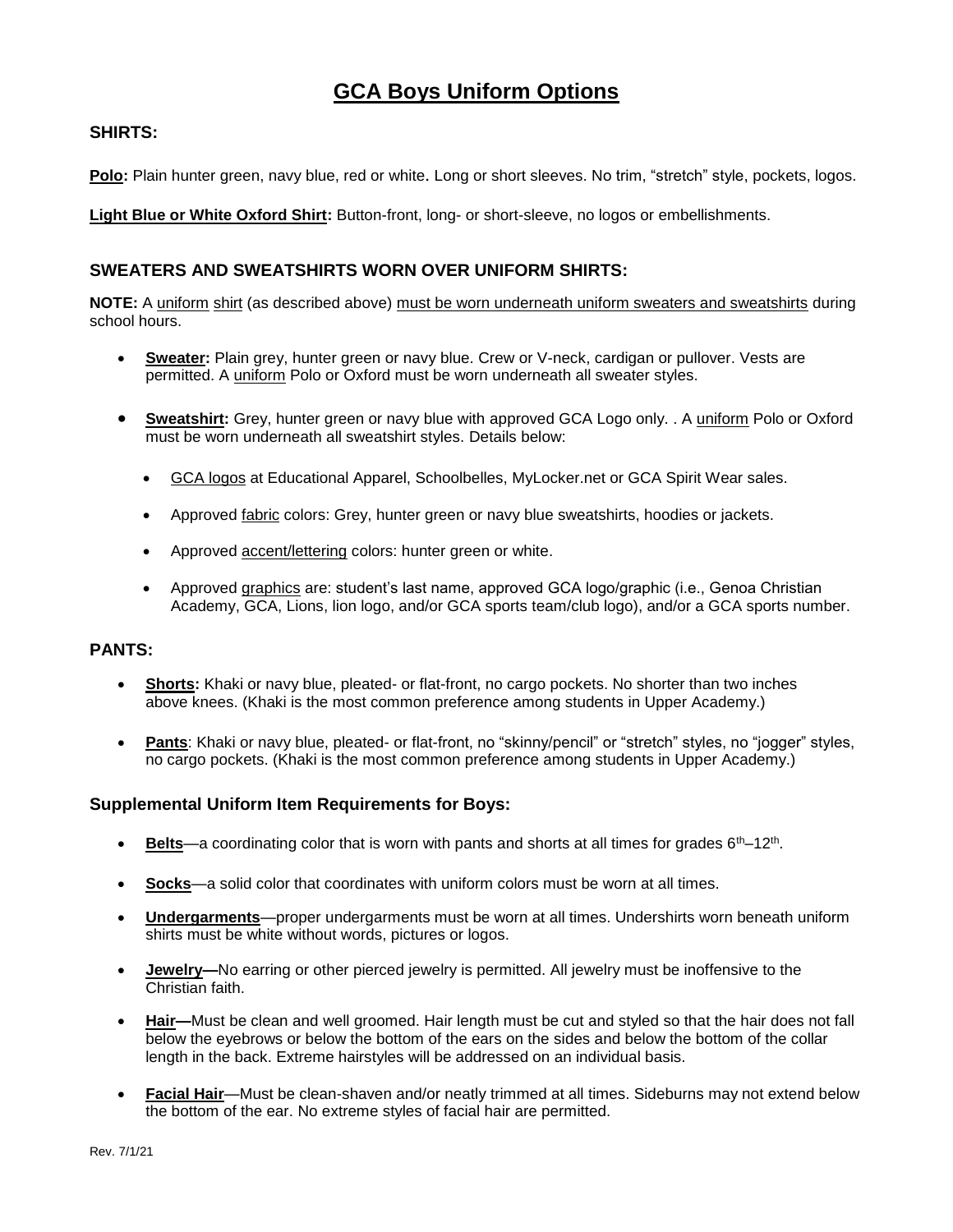#### **General Dress Code Information for Boys and Girls:**

- Oxford shirts must be tucked in at all times—Grades 6–12.
- Boys must tuck in polo shirts—Grades 6–12. Girls may wear polo shirts untucked.
- Long-sleeved shirts may not be worn under short-sleeved shirts.
- Oversized clothing is not permitted.
- Heels and soles of shoes should not exceed two inches in height.
- Closed-toe shoes only (no flip-flops or Crocks allowed).
- Socks must be worn with shoes-Boys only.
- There are to be no decorations or logos on uniforms other than those adopted by the school.
- All school attire must be clean and hemmed and in good repair.
- All undershirts worn beneath uniform shirts must be white without any logo or print.
- Hats, scarves or other accessories may not be worn in school at any time including dressdown/Spirit Wear days.
- Chains (choker, wallet, etc.) are not permitted.
- The only body piercings permitted are ear piercings.
- Extreme hairstyles or colors that draw undue attention are not permitted.
- Apparel at school and all school-related activities must be modest, appropriate and God honoring.

#### **Dress Down/Spirit Day Policy:**

On Spirit Wear Days and any other time students are permitted to "dress down" and not required to wear the approved school uniforms, the following policy must be followed:

- Clothing must be clean and neat. Tears or holes in clothing are not allowed. Clothing must be modest and not draw undue attention to a student's physical appearance. Students violating this policy will be required to contact their parent to receive a change of clothing.
- Only approved style shirts and sweatshirts with approved GCA logos may be worn on dress down and spirit days unless otherwise specified by Administration. Only polo-style or crewneck shirts are permitted. No V-neck, cropped or tank tops are allowed. Students violating this policy will be required to contact their parent to receive a change of clothing.
- Students may only wear jeans (or capri-style jeans for girls only) preferably in blue or black denim only, or uniform shorts, skirts or pants unless otherwise specified by Administration. Jeans may **not** have holes or tears in them. Uniform shorts and skirts must fall two (2) inches above the knee when standing (even when worn with tights or leggings.).
- Leggings (and "jeggings") **may not be worn as pants**. Leggings may only be worn under a skirt of approved length. Sweatpants and athletic pants are **not** allowed.
- Closed-toe shoes must be worn.
- Hats or hoods may only be worn on specially designated hat days.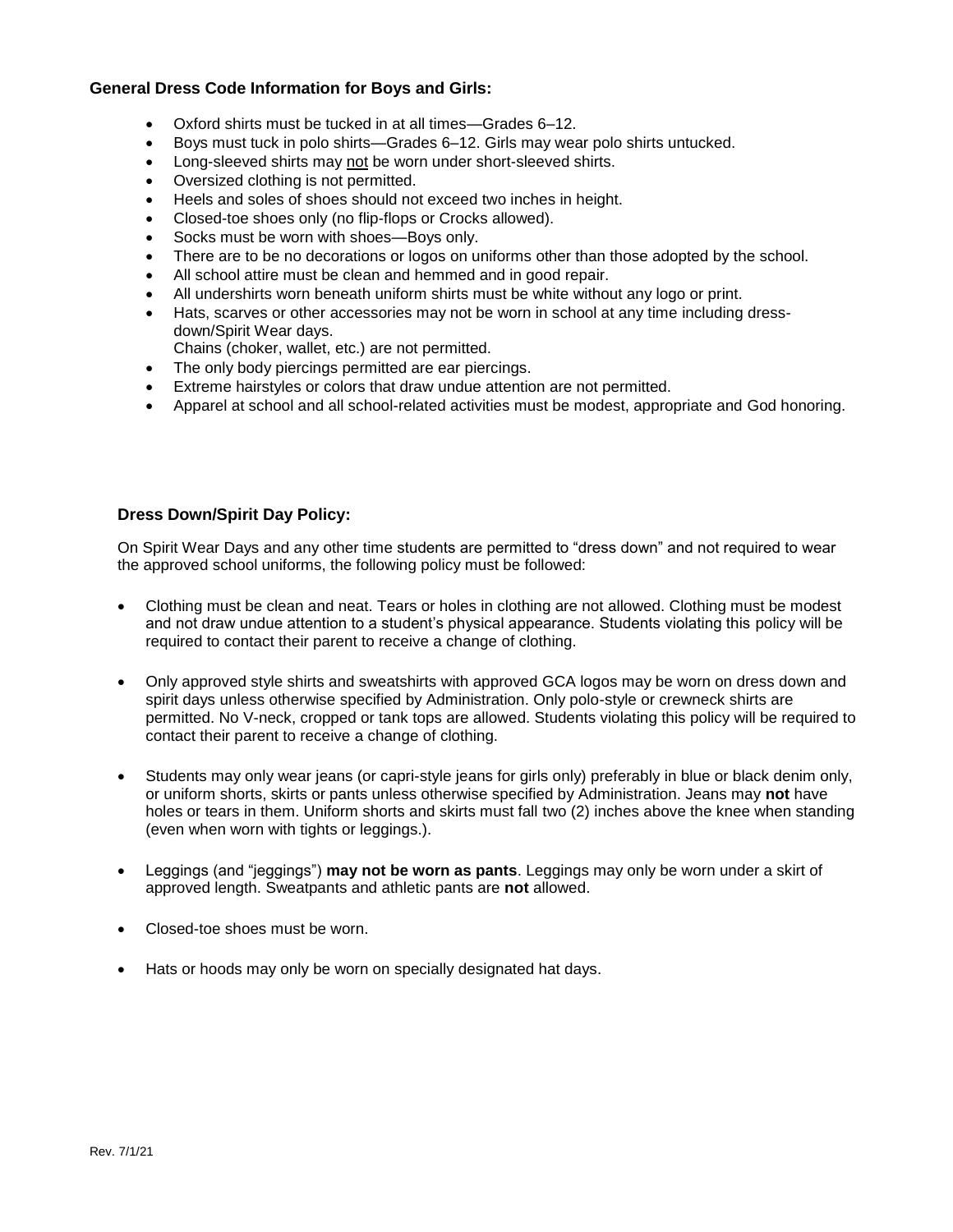#### **Sweatshirts and Jackets Worn During School Over Uniform Shirts:**

- Approved fabric colors: Grey, hunter green or navy blue sweatshirts, hoodies or jackets.
- Approved accent/lettering colors: hunter green or white.
- Approved graphics are: student's last name, approved GCA logo/graphic (i.e., Genoa Christian Academy, GCA, Lions, lion logo, and/or GCA sports team/club logo), and/or a GCA sports number.
- Approved GCA athletic team apparel (team sweatshirts or jackets ordered through the coaching staff and approved by the principal) may be worn as part of the uniform during the school day.

#### **Formalwear Policy** (6<sup>th</sup>–12<sup>th</sup> Grade)

Gentlemen are expected to wear the following:

- -Tie with dress shirt (button-down with collar).
- -Dress pants (no jeans, joggers or cargo pants).

NOTE: Middle School boys may wear approved uniform khaki pants or shorts. -Dress shoes with socks (no tennis shoes, sandals or flip-flops).

Ladies are expected to follow these guidelines when selecting dresses:

-Dresses must have shoulder straps. (No strapless dresses. One thick strap may be acceptable depending on fit. Please see principal with questions.)

- -Undergarments must be completely covered.
- -Cleavage must not visible.

-Lower back and midriff must be covered (no backless, midriff or cutout styles).

-Sheer or lace fabrics must not be revealing in appearance.

-Dress length must be no shorter than two inches above the knee.

NOTE: Dresses must meet these guidelines without relying on a cover-up.

## **Physical Education (PE) Policy (6th–12th Grade)**

 Students are to change into gym clothing for physical education classes. Students will be unable to participate in gym class if they are not dressed according to the policy. They will also have participation points deducted from their quarter-end PE grade for each day they can't participate in class due to dress. Students must change back into their uniform after 7<sup>th</sup> Period P.E.

- Clothing must be clean and neat. Tears or holes in clothing are not allowed.
- T-shirts with offensive sayings and tank tops are not allowed. (No V-neck or sleeveless.)
- The required length of gym shorts is to the tips of the fingers when arms are naturally hanging straight down to the sides. (7-inch inseam is strongly recommended.)
- Athletic shoes and socks must be worn.